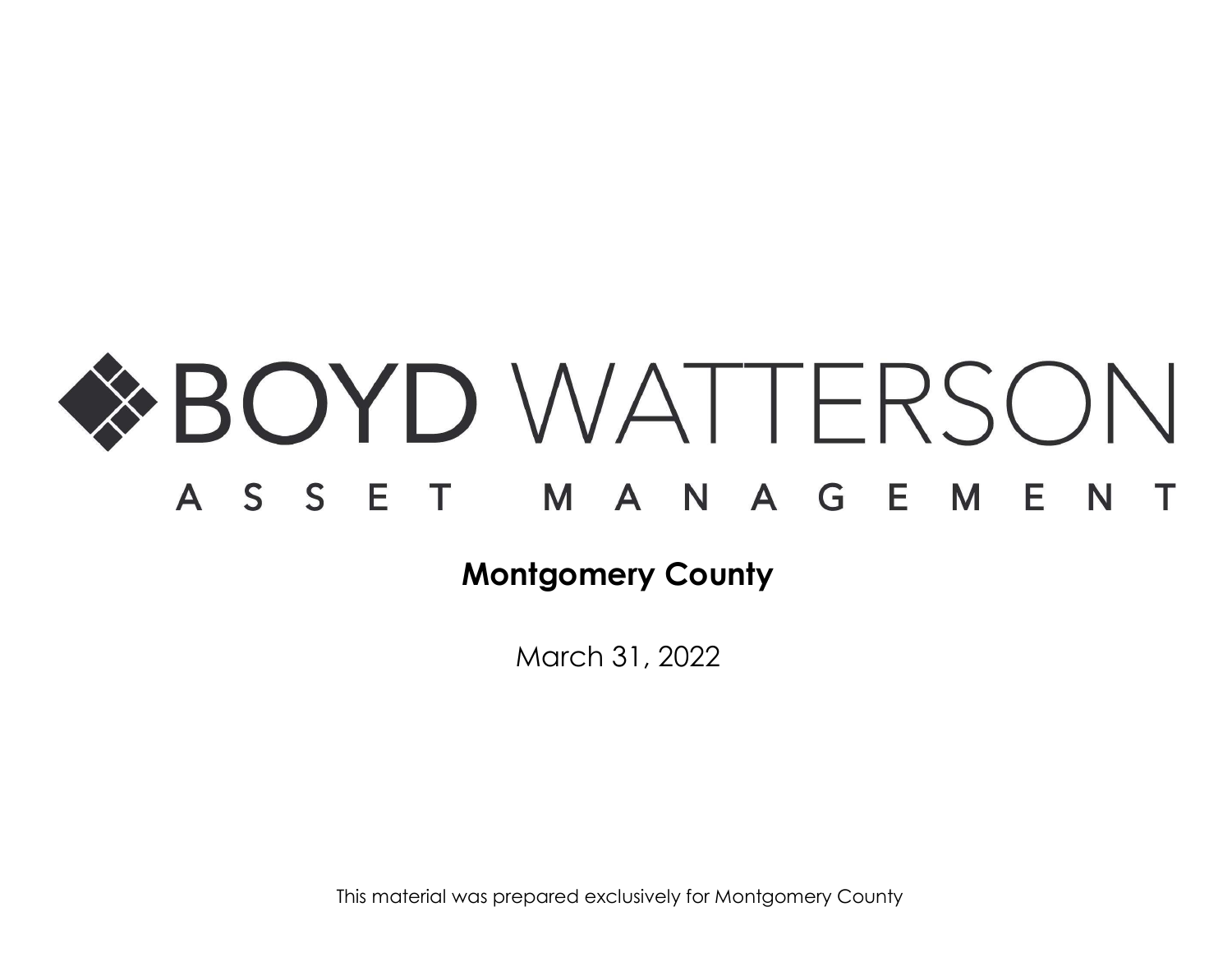# Our Macro View



Montgomery County

1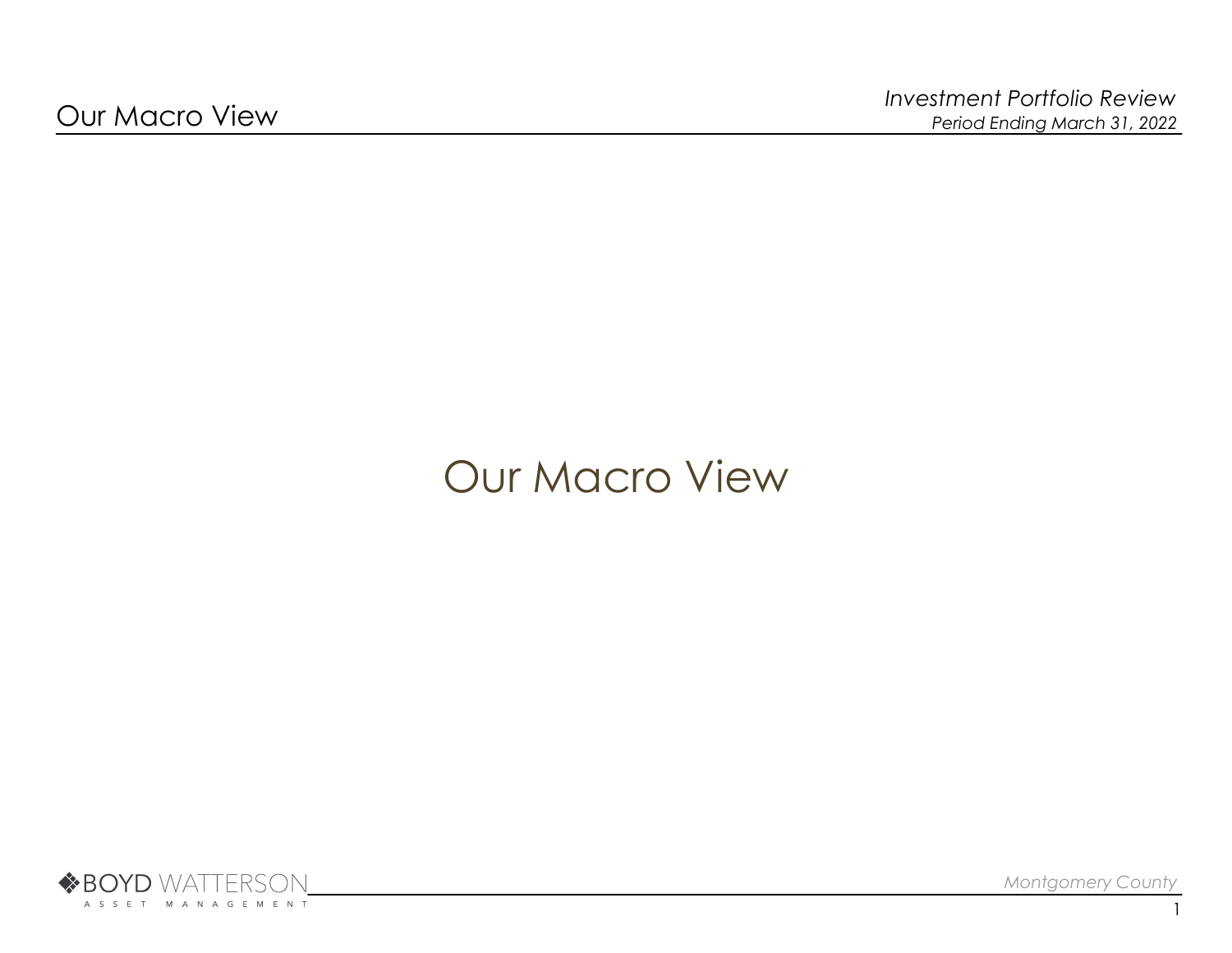



## Composite Index of 10 Leading Indicators

- Fourth quarter GDP increased at an annualized rate of 6.9%, a healthy rebound from the third quarter's 2.3% reading. Growth was driven by a large contribution from inventory investment, while personal consumption, likely impacted by the Omicron variant, was still a respectable 2.5%.
- We expect the rate of growth to decelerate as we move through the year, largely due to higher interest rates, elevated inflation and the effects of fading fiscal stimulus.
- The Bloomberg consensus estimate for annualized real GDP growth is 1.5% for the first quarter of 2022 and, looking forward, 3.4% for the full year.



Source: The Conference Board

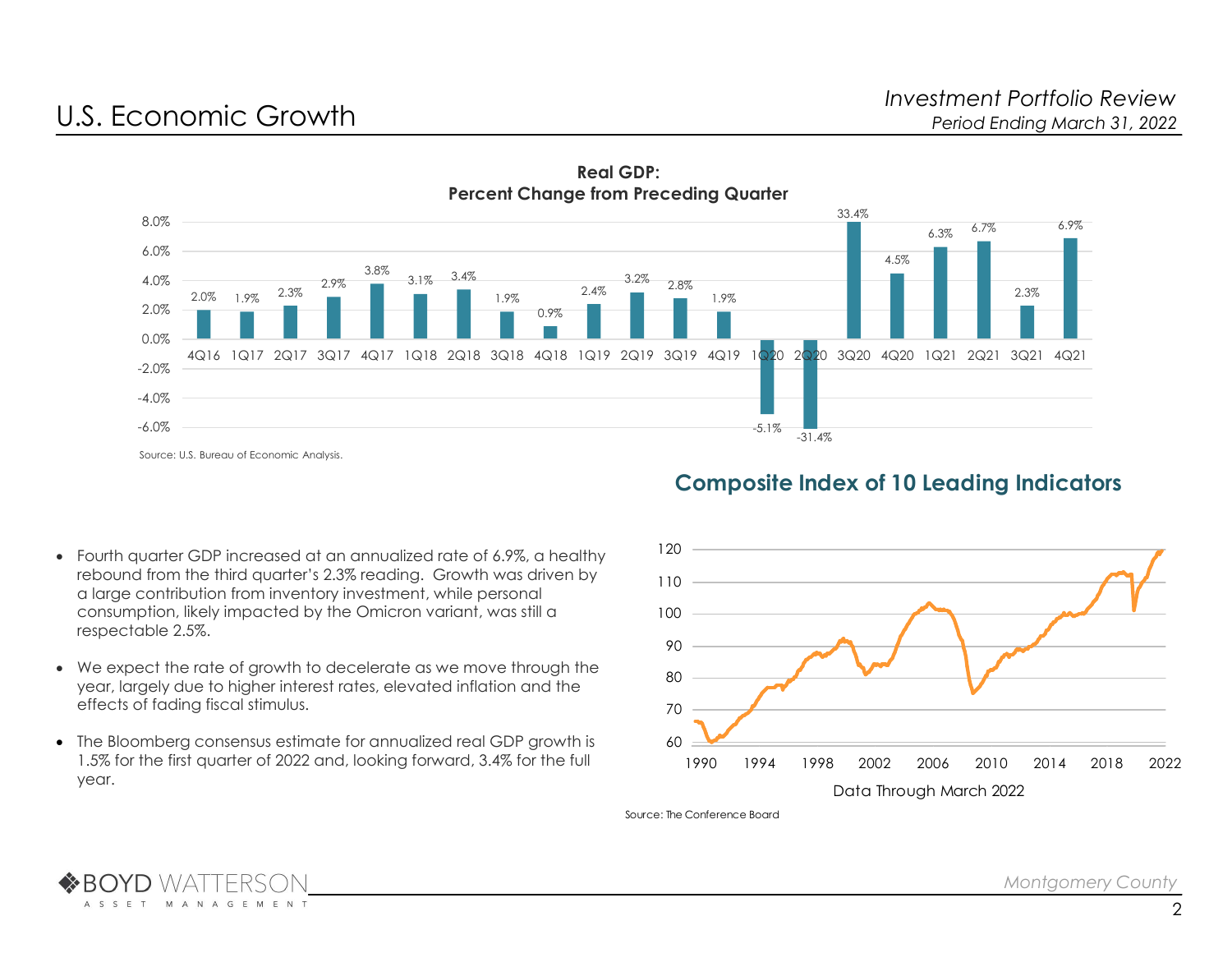

- The labor market tightened further as the unemployment rate declined to 3.6% in March, essentially back to pre-pandemic levels.
- Over the last six months, nonfarm payroll growth has averaged 600,000 per month and the 4-week moving average of initial jobless claims declined further, averaging 230,000 for the first quarter.
- The civilian labor force participation rate increased to 62.4%, still below the 63.3% reading prior to the pandemic. We expect further improvement in the coming months with job openings remaining near record levels and more people returning to work as the pandemic slows.

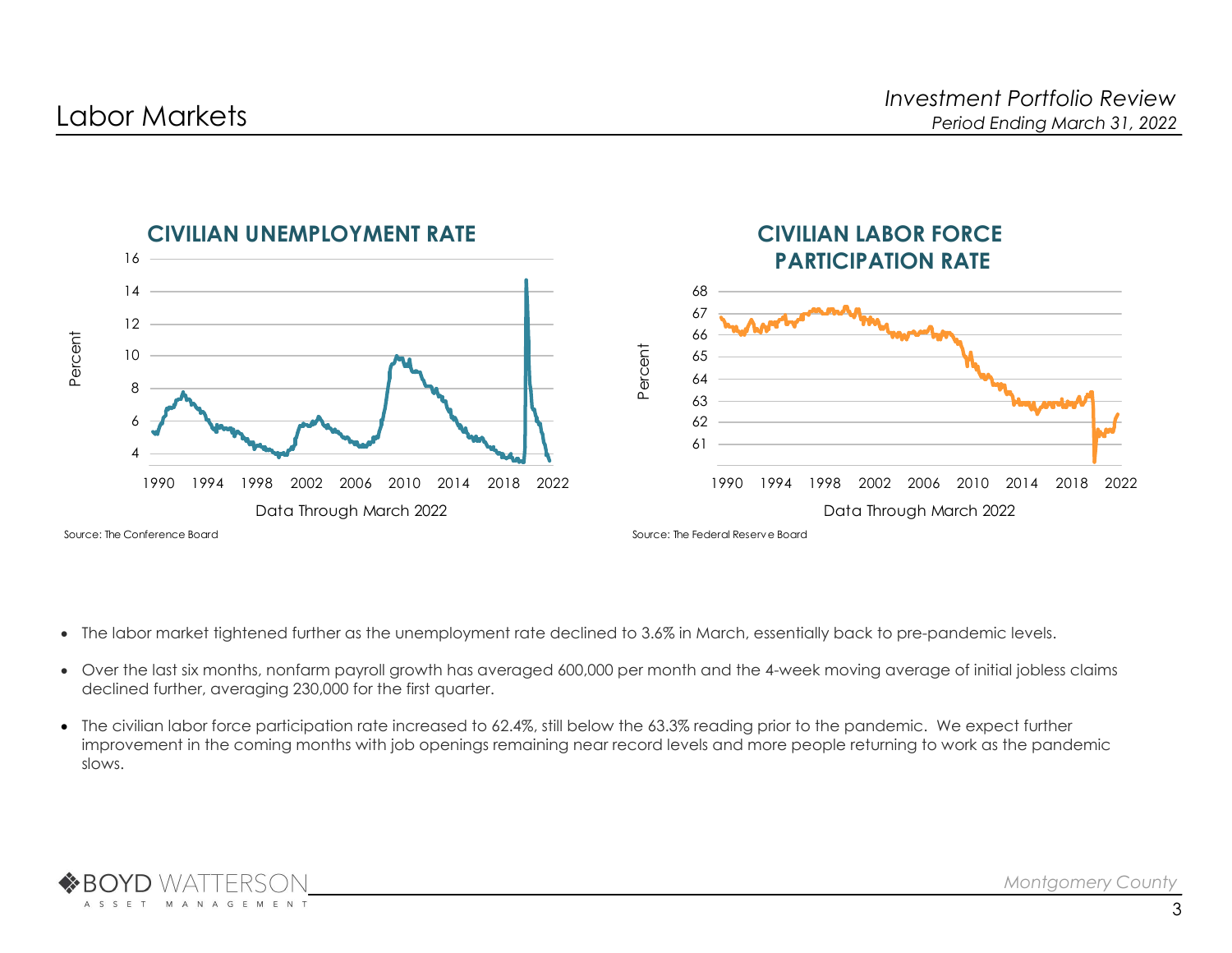

### CORE PCE YOY

- Core PCE YOY continued to move higher in the first quarter, reaching 5.4%, its highest level since the 1980s. The FOMC has made it clear that bringing inflation back toward their target is their primary objective with aggressive policy tightening on the horizon.
- The 10-year TIPS breakeven rate ended the first quarter at 2.82%, while the 2-year TIPS breakeven rate moved over 100 basis points higher to 4.40%. This sharp inversion signals the market expects inflation to slowly decline over the coming years yet remain above the FOMC's 2% average inflation target.

Source: FactSet



# CHANGE IN UNIT LABOR COST

# US 10-YEAR TIPS BREAKEVEN RATE



Source: Federal Reserve Bank of St. Louis

M

A N A G E M E N T

A S S E T

Source: Federal Reserve Bank of St. Louis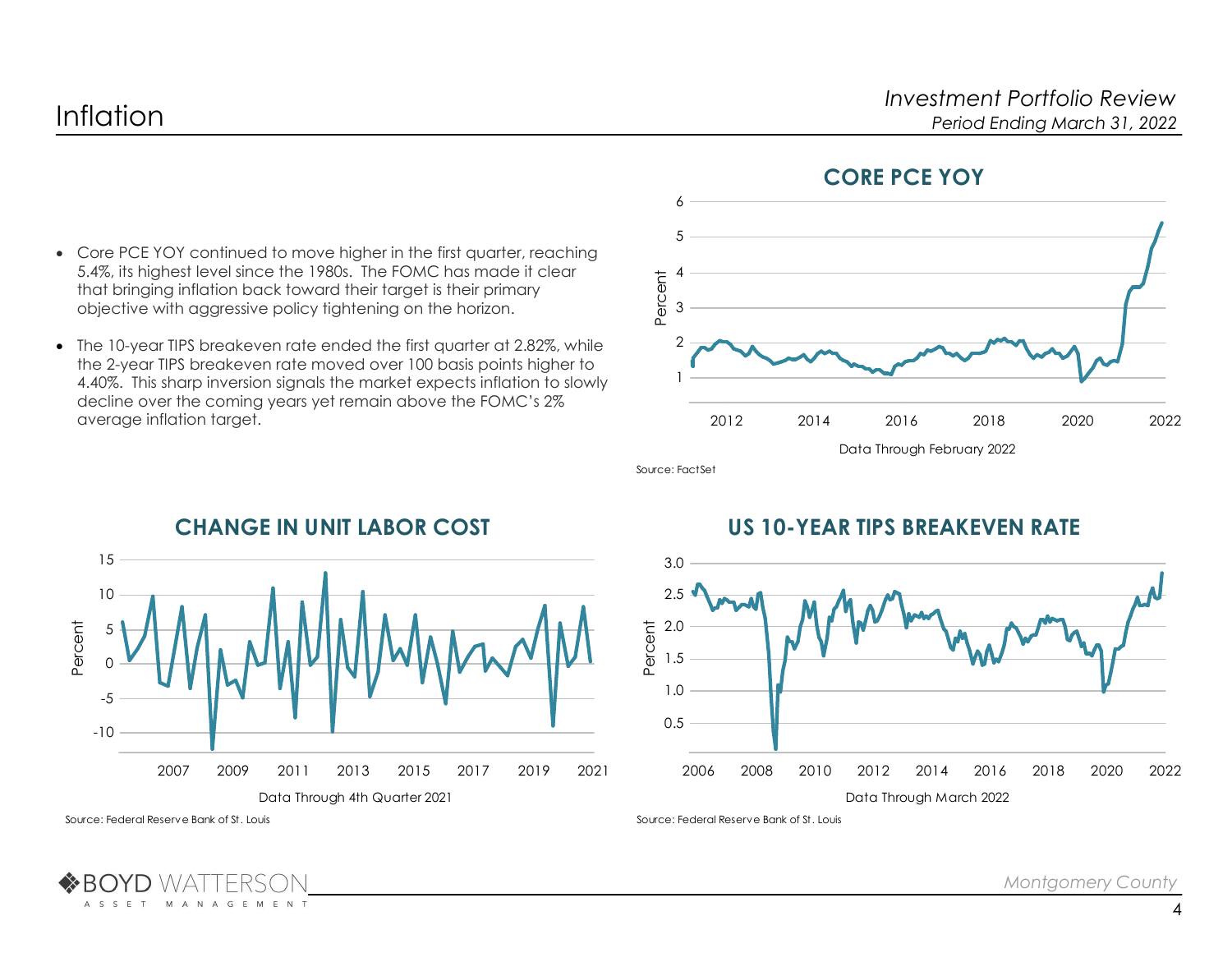

- Rising inflation, geopolitical risk and a hawkish Fed drove interest rates higher across the yield curve, with the largest movements centered in twoyear to five-year maturities. With market rates well ahead of the Fed policy rate, we expect interest rate volatility to remain elevated as the FOMC tightens monetary policy while trying to balance the inflation and growth outlooks and avoid a recession.
- As other central banks around the world look to tighten monetary policy, the move higher in interest rates was not just confined to the U.S. markets. The amount of negative yielding global debt declined from \$11.3 trillion to just below \$3 trillion during the first quarter, its lowest level since 2015.
- The FOMC ended QE and implemented their first rate increase in March, while their updated 'dot plot' indicated a significant amount of additional policy tightening is on the way. The Committee's median projection for 2023 increased over 100 basis points to 2.8%, which is also above their longer run median projection of 2.4%. We expect to hear details regarding the balance sheet reduction plan in the coming weeks, specifically related to its timing and pace.

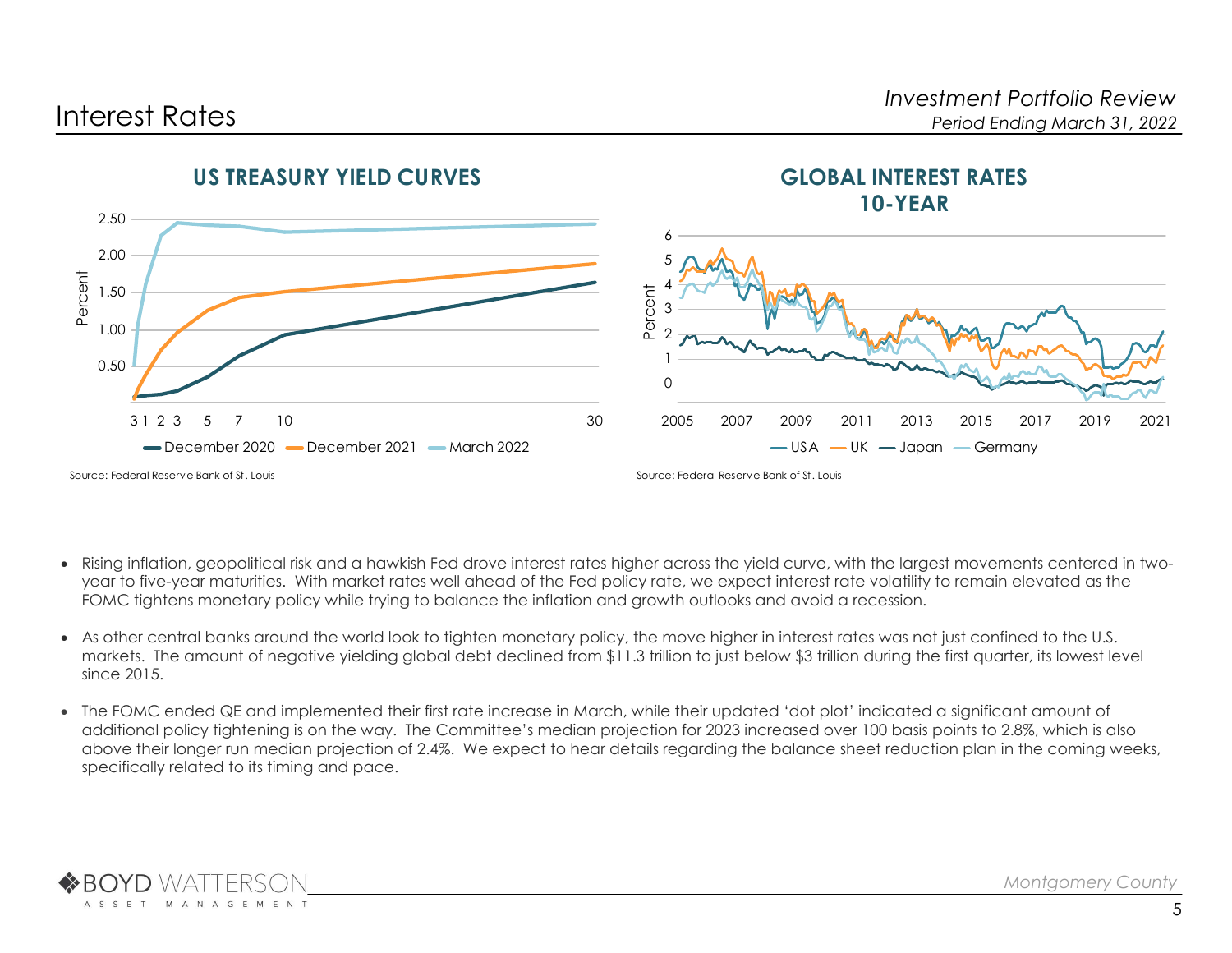

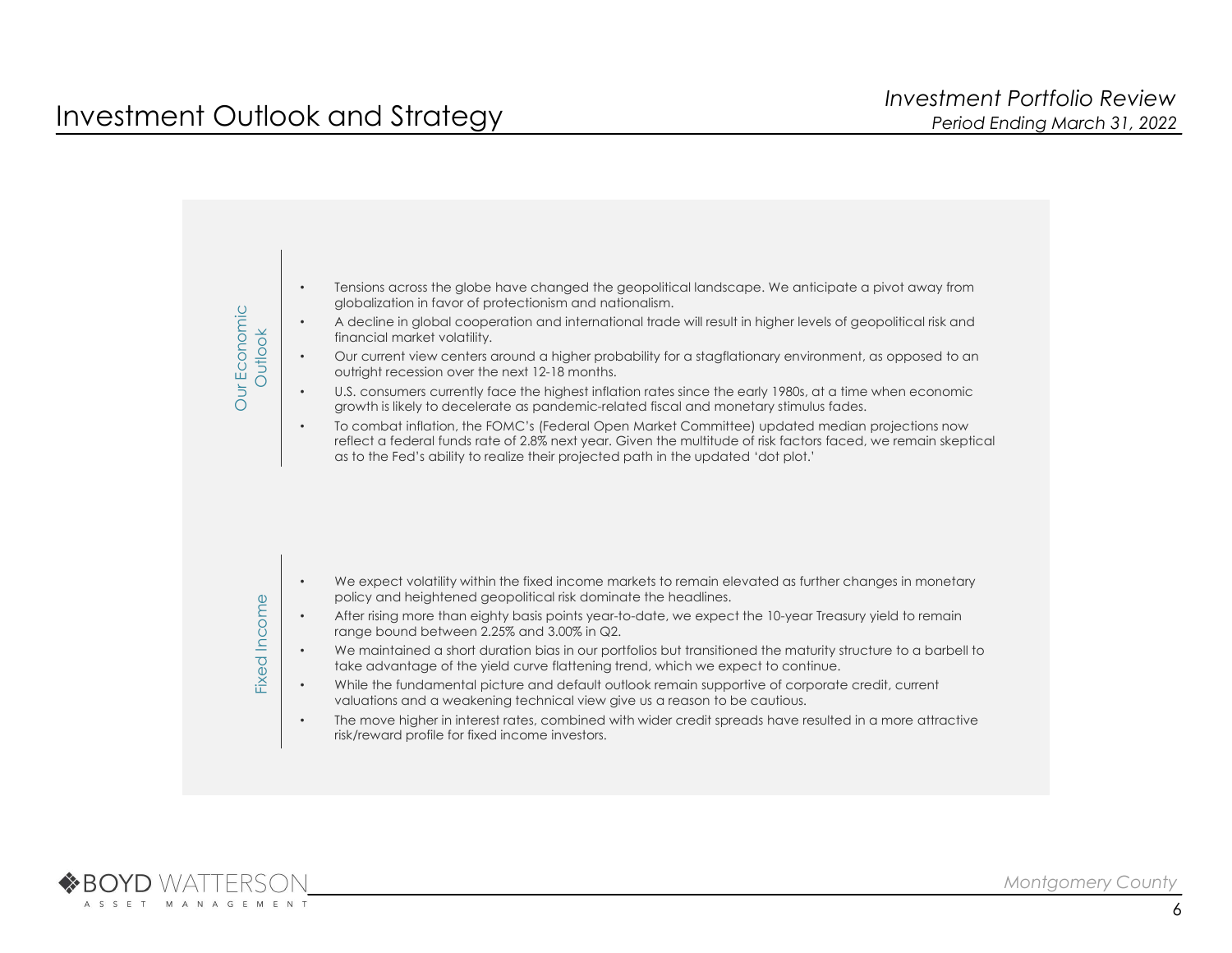

# US TREASURY YIELD CHANGE



# US SPREAD SECTORS

Source: BofA Merrill Lynch Indices

A C C F T

**M** 

- The first quarter saw interest rates rise across the yield curve as inflation moved higher and the FOMC signaled more aggressive policy tightening.
- Two-year yields increased 161 basis points over the quarter, while 30-year yields rose approximately one-third as much, or 55 basis points.
- The yield curve flattened dramatically, with the 2yr-10yr yield differential declining 78 basis points to zero at quarter-end. Conversely, the 3m-to-10yr yield differential remains very steep at 186 basis points.
- A flat or inverted yield curve has historically been a recessionary warning signal, yet our preferred measure, the 3m-10yr relationship, is not currently flashing a recessionary signal.

- There was virtually nowhere to hide for fixed income investors in the first quarter as higher rates and wider credit spreads resulted in negative total and excess returns in most bond market sectors.
- The IG Corporate index widened 24 basis points over the first quarter on renewed risk aversion and heavy new issuance. Underscoring the risk off environment, on an excess returns basis, higher quality outperformed lower quality, and shorter duration outperformed longer duration credit.
- Similarly, high yield spreads widened 33 basis points yet, given the shorter duration, posted more modest negative excess returns than IG. Lower quality HY outperformed higher quality, with the single-B rated cohort generating a positive excess return for the quarter.
- All three securitized sectors had negative total and excess returns, the worst of which continued to be in the agency MBS sector. ABS posted its first back-to-back quarters of negative excess returns since the financial crisis.

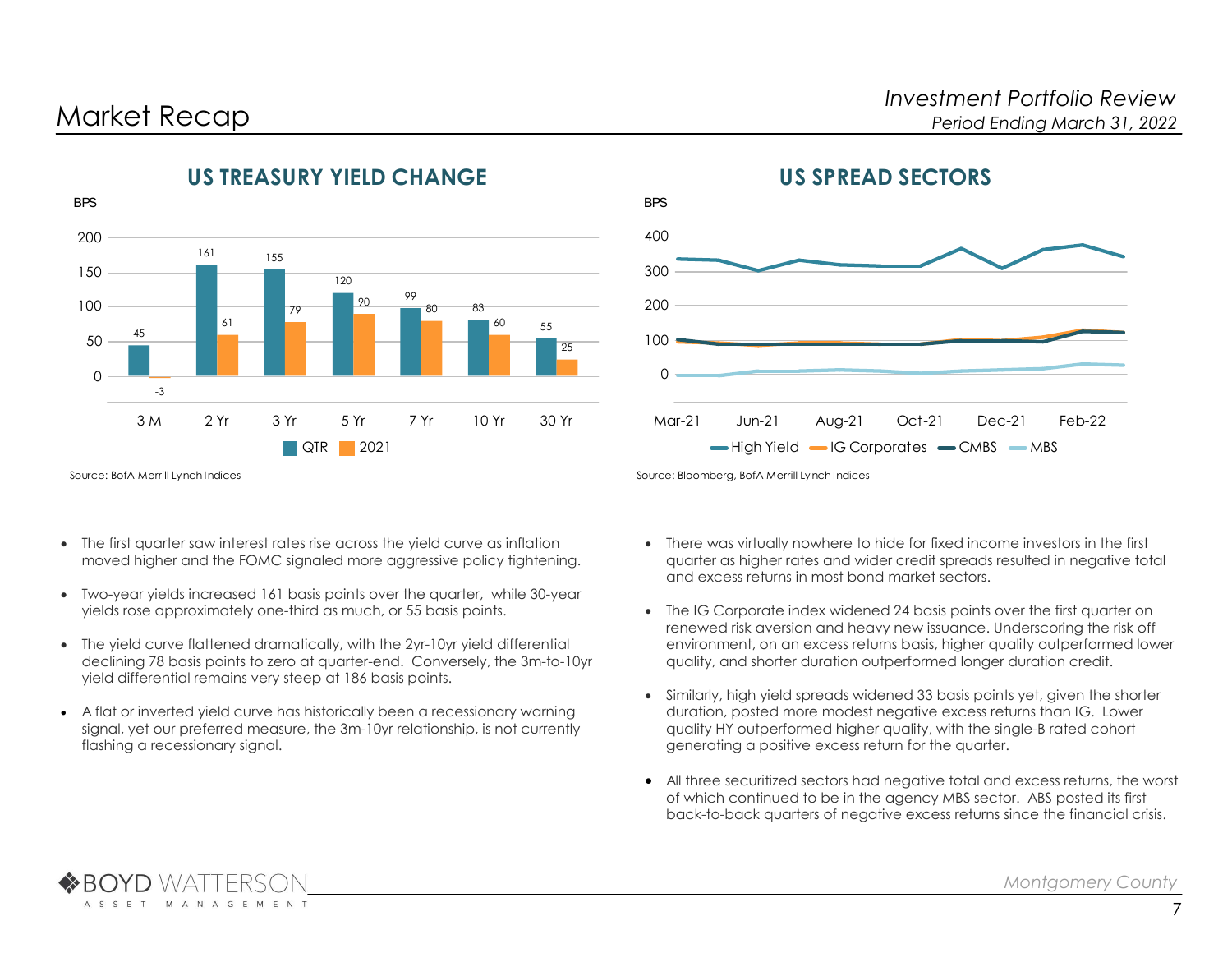## Investment Portfolio Review<br>Investment Portfolio Review<br>Period Ending March 31, 2022 Period Ending March 31, 2022







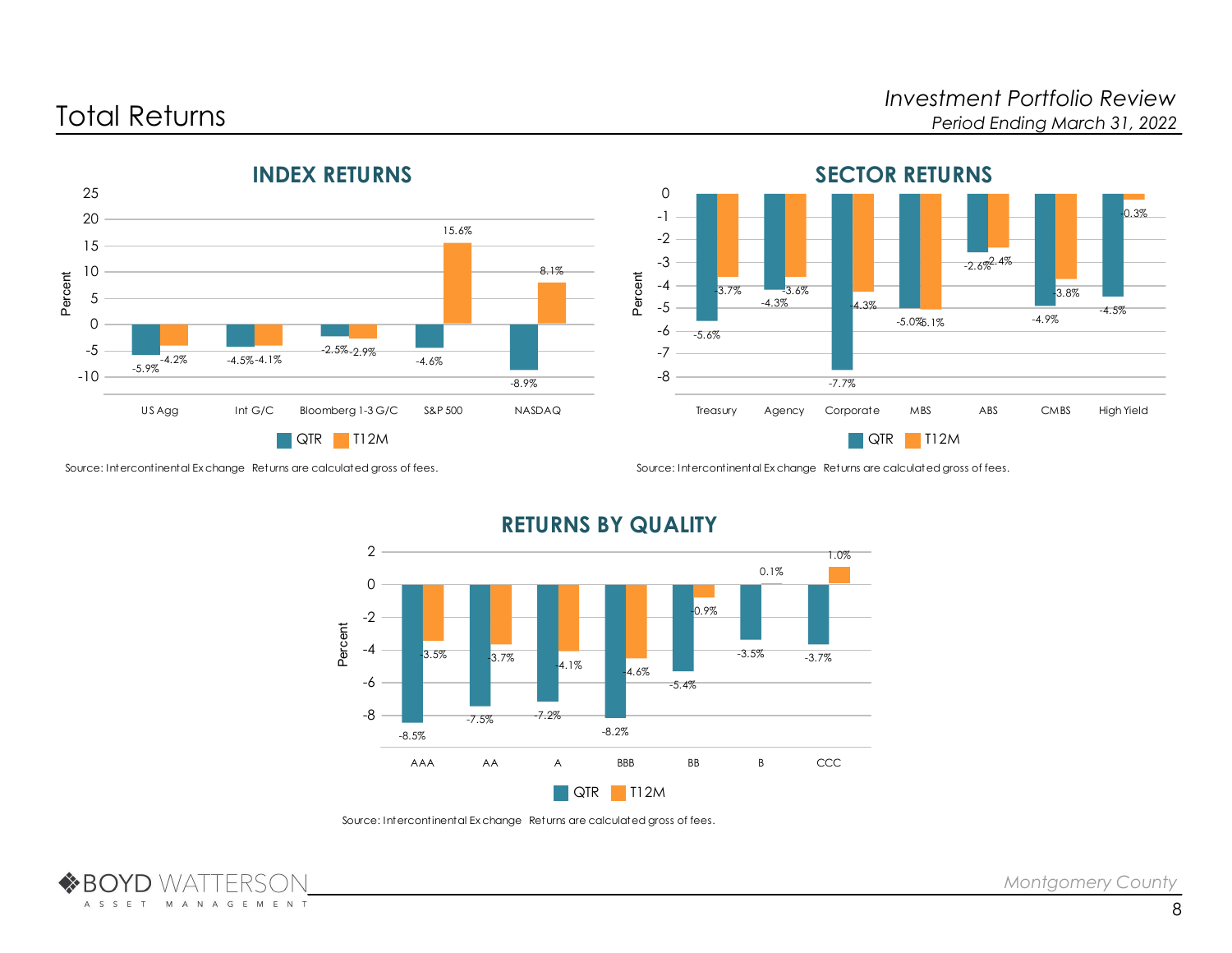# Our Portfolio View

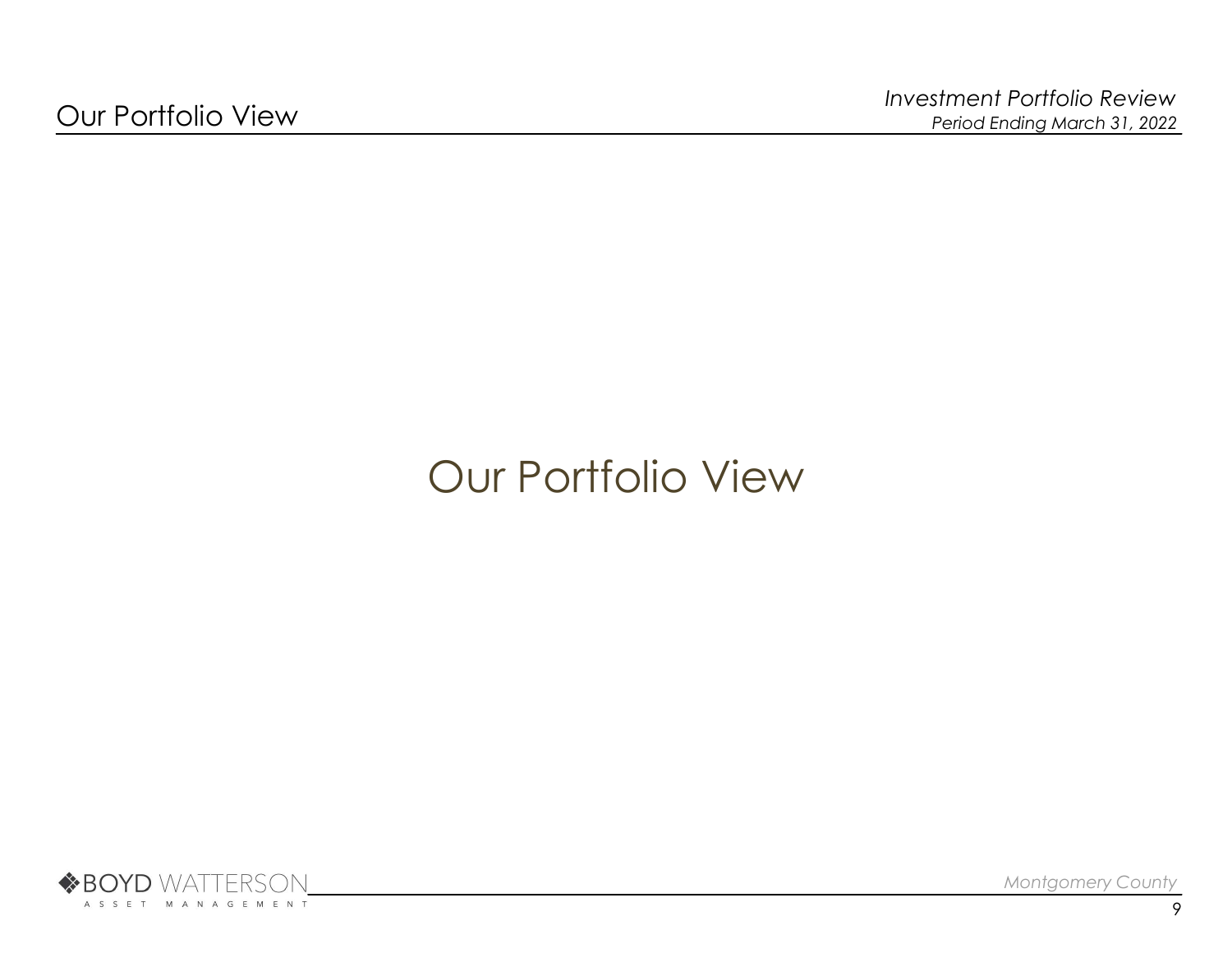

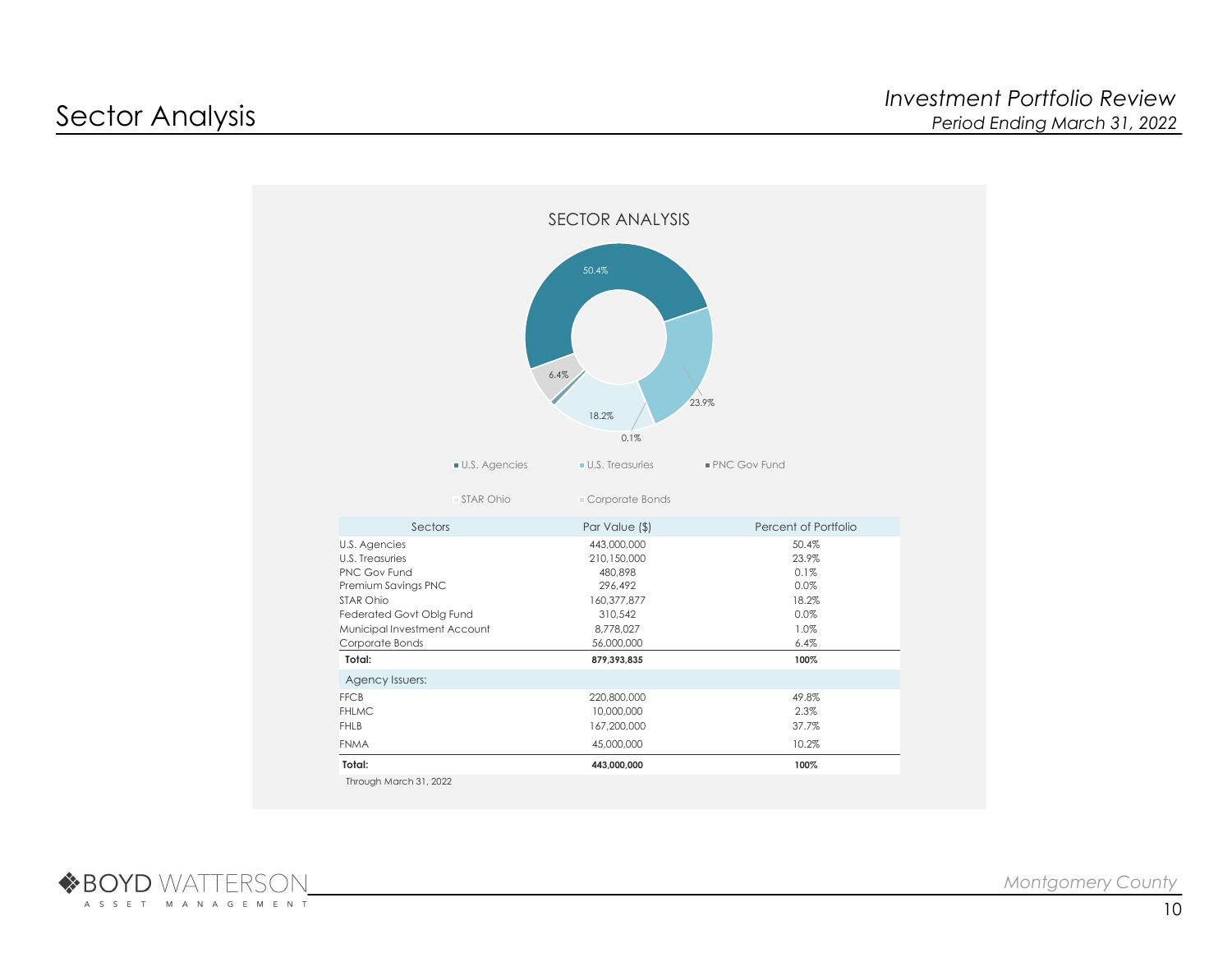

## MATURITY DISTRIBUTION

| <b>Maturity</b>                          |   | <b>Market Value</b> | Percent    |
|------------------------------------------|---|---------------------|------------|
| Under 1 Year(s)                          | Ś | 337,273,715         | 39.8%      |
| 1 - 2 Years                              |   | 140,484,034         | 16.6       |
| 2 - 3 Years                              |   | 206,269,639         | 24.4       |
| Over 3 Years                             |   | 163,069,918         | 19.3       |
| Total                                    | S | 847,097,305         | 100.0%     |
| Effective Average Maturity of Portfolio: |   |                     | $1.57$ yrs |

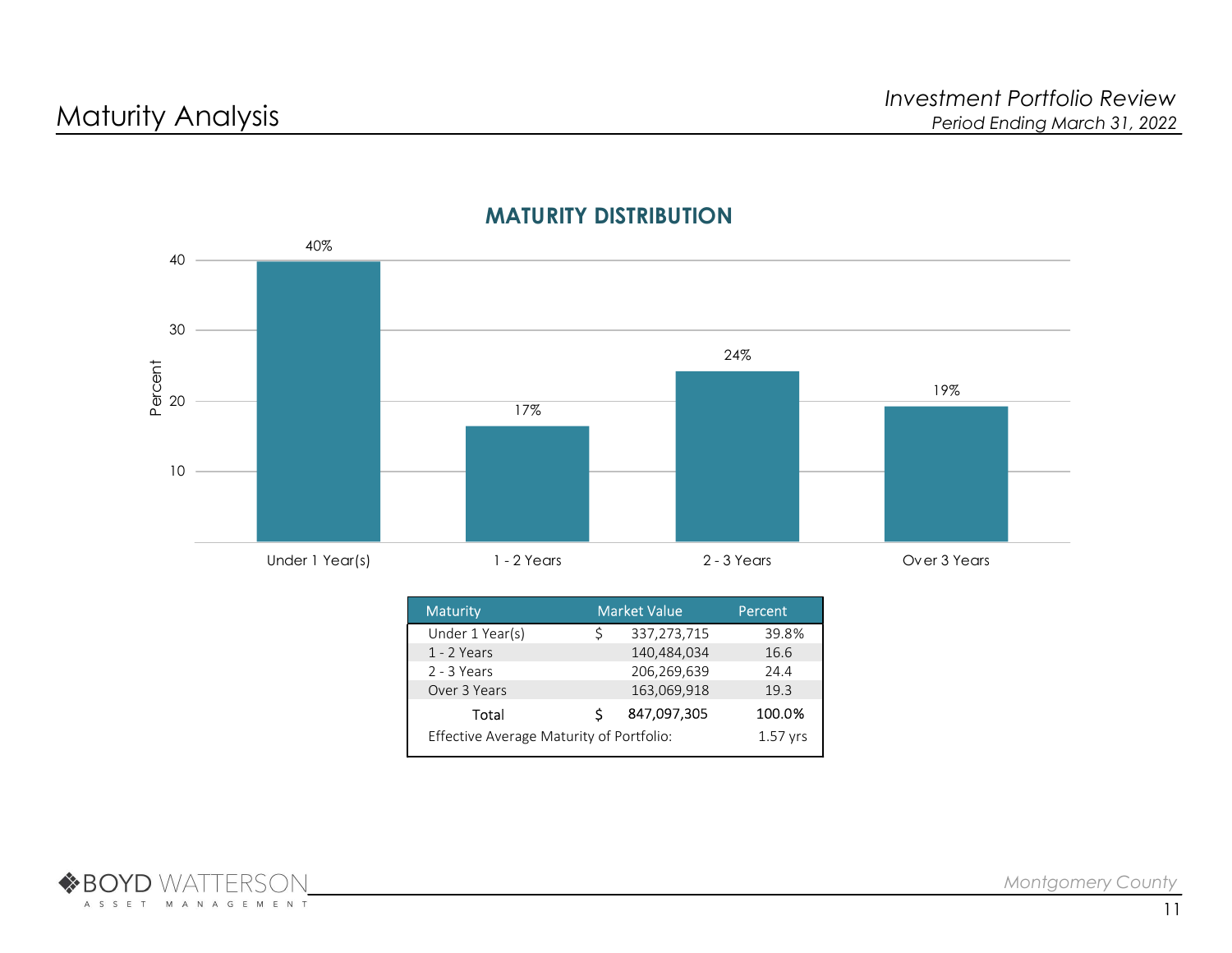

### Investment Performance

Through March 31, 2022

|                                                                         | Nov. '89- | 2002 |      |      |       |       |      |      | 2003 2004 2005 2006 2007 2008 2009 2010 2011 2012 2013 2014 2015 2016 2017 2018 2019 2020 2021 |      |      |             |         |      |       |      |      |                      |           |                |       |               | March 31, Since<br>2022 Inception |
|-------------------------------------------------------------------------|-----------|------|------|------|-------|-------|------|------|------------------------------------------------------------------------------------------------|------|------|-------------|---------|------|-------|------|------|----------------------|-----------|----------------|-------|---------------|-----------------------------------|
| <b>Total Return</b>                                                     |           |      |      |      |       |       |      |      |                                                                                                |      |      |             |         |      |       |      |      |                      |           |                |       |               |                                   |
| Fund $(\%)$                                                             | 89.21     | 5.95 | 2.16 | 1.31 | -2.31 | 4.82  | 6.69 | 6.46 | 1.80                                                                                           | 2.16 | 2.80 | 1.14        | $-0.62$ | 1.75 | 1.03. | 1.02 | 0.73 | 1.69                 | 3.54 3.37 |                | -0.80 |               | -2.90 247.1                       |
| Benchmark* (%)                                                          | 84.27     | 4.49 | 1.73 | 1.13 | 2.14  | 4.39  | 6.29 | 5.17 | 1.04                                                                                           | 1.58 | 1.05 | $0.46$ 0.28 |         | 0.45 | 0.43  | 0.72 | 0.64 | 1.73 3.07 2.12 -0.31 |           |                |       | $-1.52$ 205.1 |                                   |
| Yield at Period End                                                     |           |      |      |      |       |       |      |      |                                                                                                |      |      |             |         |      |       |      |      |                      |           |                |       |               |                                   |
| <b>Fund at Cost</b>                                                     | $\sim$    | 4.62 | 3.80 | 3.18 | 3.55  | 4.62  | 4.62 | 3.99 | 2.95                                                                                           | 2.03 | 1.69 | 1.33        | 1.20    | 1.07 | 0.94  | 1.10 | .39  | 2.05                 | 2.03      | -2.03          | 0.89  | 0.87          | $\sim$ $\sim$ $\sim$              |
| <b>STAR Ohio</b>                                                        | $\sim$    | 0.96 | 0.53 | 1.57 | 2.67  | 5.29  | 4.53 | 1.10 | 0.10                                                                                           | 0.14 | 0.02 | 0.07        | 0.02    | 0.07 | 0.30  | 0.78 | 1.24 | 2.49                 |           | 1.86 1.86 0.09 |       | 0.36          | $---$                             |
|                                                                         |           |      |      |      |       |       |      |      |                                                                                                |      |      |             |         |      |       |      |      |                      |           |                |       |               |                                   |
| U.S. T Bills**                                                          | 67.28     | 1.78 | 1.15 | 1.33 | -3.07 | 4.85  | 5.00 | 2.06 | 0.21                                                                                           | 0.13 | 0.10 | 0.11        | 0.07    | 0.04 | 0.05  | 0.33 | 0.85 | 1.87                 |           | 2.28 0.55      | 0.05  | 0.03          | 139.4                             |
| 1-3 yr. Treasury**                                                      | 93.18     | 5.76 | 1.90 | 0.91 | 1.67  | -3.96 | 7.32 | 6.61 | 0.78                                                                                           | 2.35 | 1.55 | 0.43        | 0.36    | 0.62 | 0.54  | 0.89 | 0.42 | 1.58                 |           | 3.55 3.10      | -0.55 | -2.34         | 238.7                             |
| 1-3 yr. Agency**                                                        | 95.22     | 6.11 | 2.19 | 1.18 | 1.75  | 4.50  | 6.76 | 7.05 | 2.17 2.32 1.53 0.85 0.42 0.70                                                                  |      |      |             |         |      | 0.70  | 0.96 | 0.65 | 1.78                 |           |                |       |               | 3.48 2.67 -0.42 -2.28 257.7       |
| *Total Return of Benchmark Components. Benchmark is 1/3 weighting each. |           |      |      |      |       |       |      |      |                                                                                                |      |      |             |         |      |       |      |      |                      |           |                |       |               |                                   |

\*Total Return of Benchmark Components. Benchmark is 1/3 weighting each.<br>\*Total Return of Benchmark calculated using monthly constituent index performance, then linked.<br>\*\*YoY Return of each Benchmark

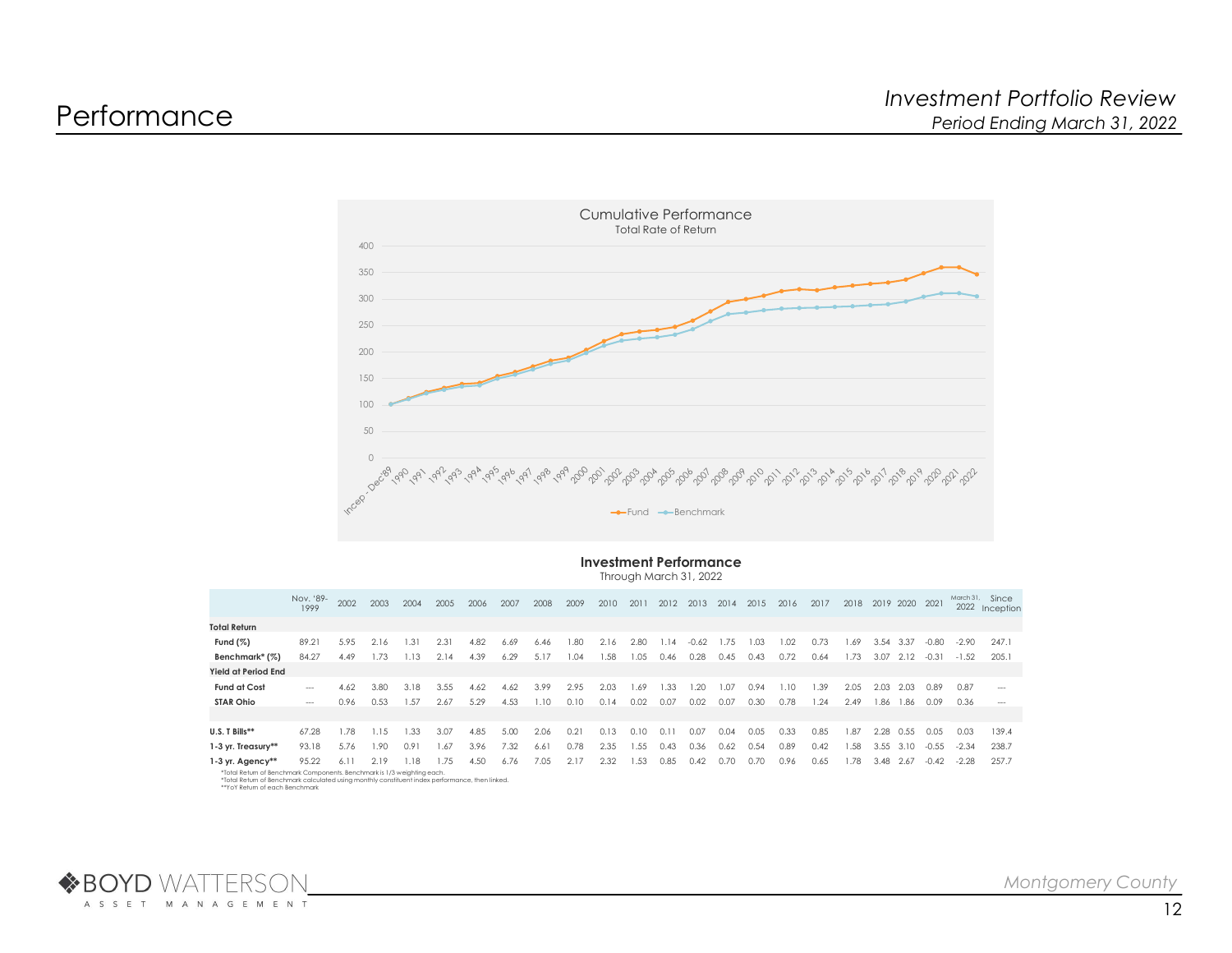## Investment Portfolio Review<br>Investment Portfolio Review Period From December 31, 2021 To March 31, 2022 Period From December 31, 2021 To March 31, 2022

| Security                                | <b>Trade Date</b> | Settle Date | Quantity   | Purchases       | Price  | Cost            |
|-----------------------------------------|-------------------|-------------|------------|-----------------|--------|-----------------|
| <b>Purchases</b>                        |                   |             |            |                 |        |                 |
| Federal Farm Credit Bank 0.35% 06/08/23 | 1/5/22            | 1/7/22      | 5,100,000  | \$5,081,190.92  | 99.60  | \$5,079,753.00  |
| U S Treasury Notes 0.50% 03/15/23       | 1/5/22            | 1/7/22      | 10,000,000 | \$10,016,917.74 | 100.01 | \$10,001,171.88 |
| U S Treasury Notes 0.13% 11/30/22       | 1/5/22            | 1/7/22      | 5,000,000  | \$4,989,910.28  | 99.79  | \$4,989,257.81  |
| U S Treasury Notes 0.50% 03/15/23       | 2/2/22            | 2/4/22      | 25,400,000 | \$25,368,458.31 | 99.68  | \$25,318,640.63 |
| U S Treasury Note 1.25% 07/31/23        | 3/2/22            | 3/4/22      | 15,500,000 | \$15,494,119.26 | 99.85  | \$15,476,992.19 |
| U S Treasury Note 1.38% 06/30/23        | 3/11/22           | 3/15/22     | 10,250,000 | \$10,265,197.15 | 99.87  | \$10,236,386.72 |
| U S Treasury Notes 2.00% 05/31/24       | 3/18/22           | 3/22/22     | 25,300,000 | \$25,435,926.69 | 99.92  | \$25,280,234.38 |
| <b>Total Purchases</b>                  |                   |             |            | \$96,651,720.35 |        | \$96,382,436.61 |

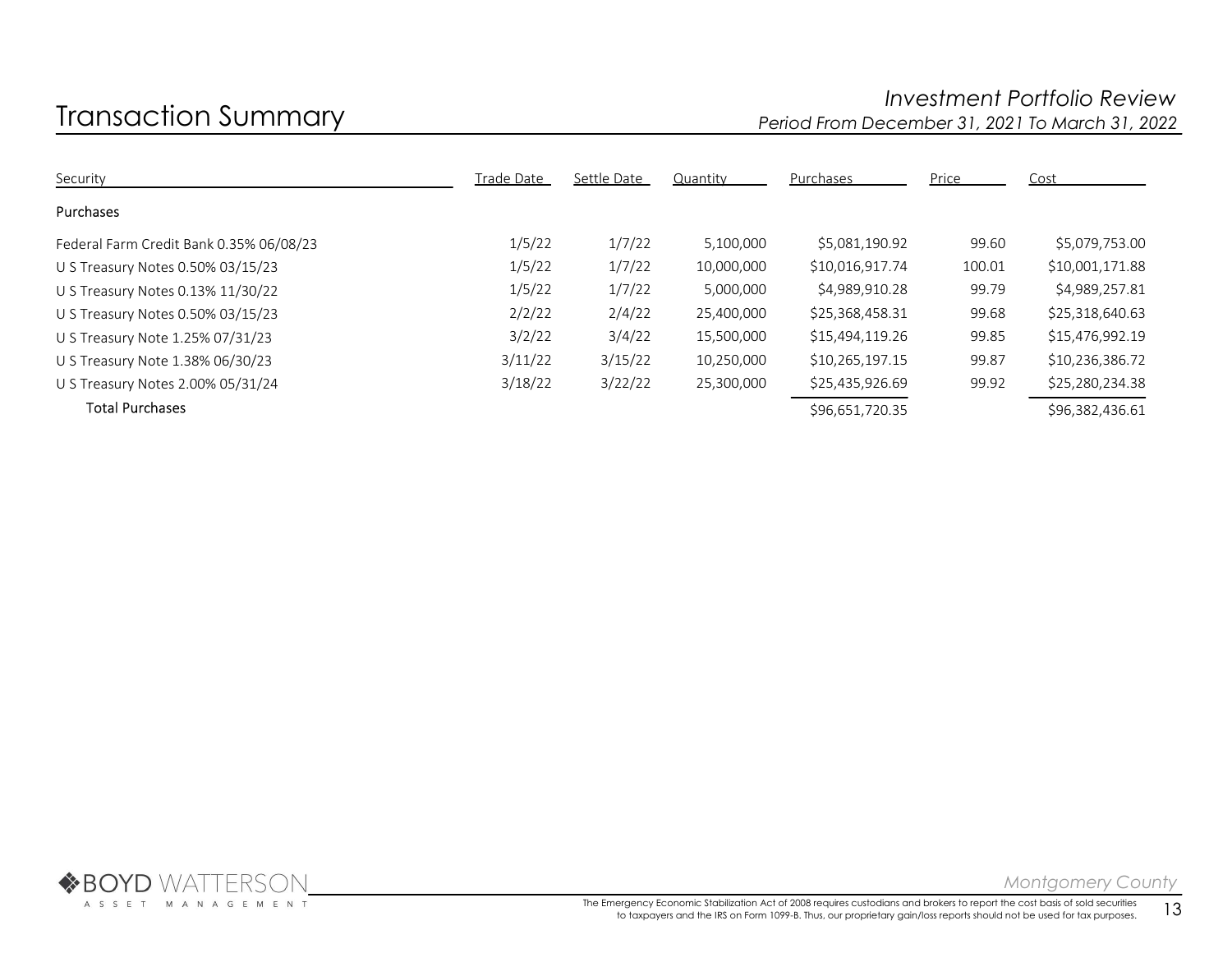|                          | Market Value | Percent | Income    |
|--------------------------|--------------|---------|-----------|
| Liquid Reserves          | 161,465,281  | 19.0    | 274.491   |
| Liquid                   | 161,465,281  | 19.0    | 274,491   |
| U.S. Treasuries          | 205,931,508  | 24.3    | 1,378,563 |
| U.S. Government Agencies | 425,684,885  | 50.2    | 4,397,350 |
| Corporate Bonds          | 55,349,714   | 6.5     | 703,100   |
| Fixed                    | 686,966,107  | 81.0    | 6,479,013 |
| Total Market Value       | 848.431.388  | 100.0%  | 6,753,503 |

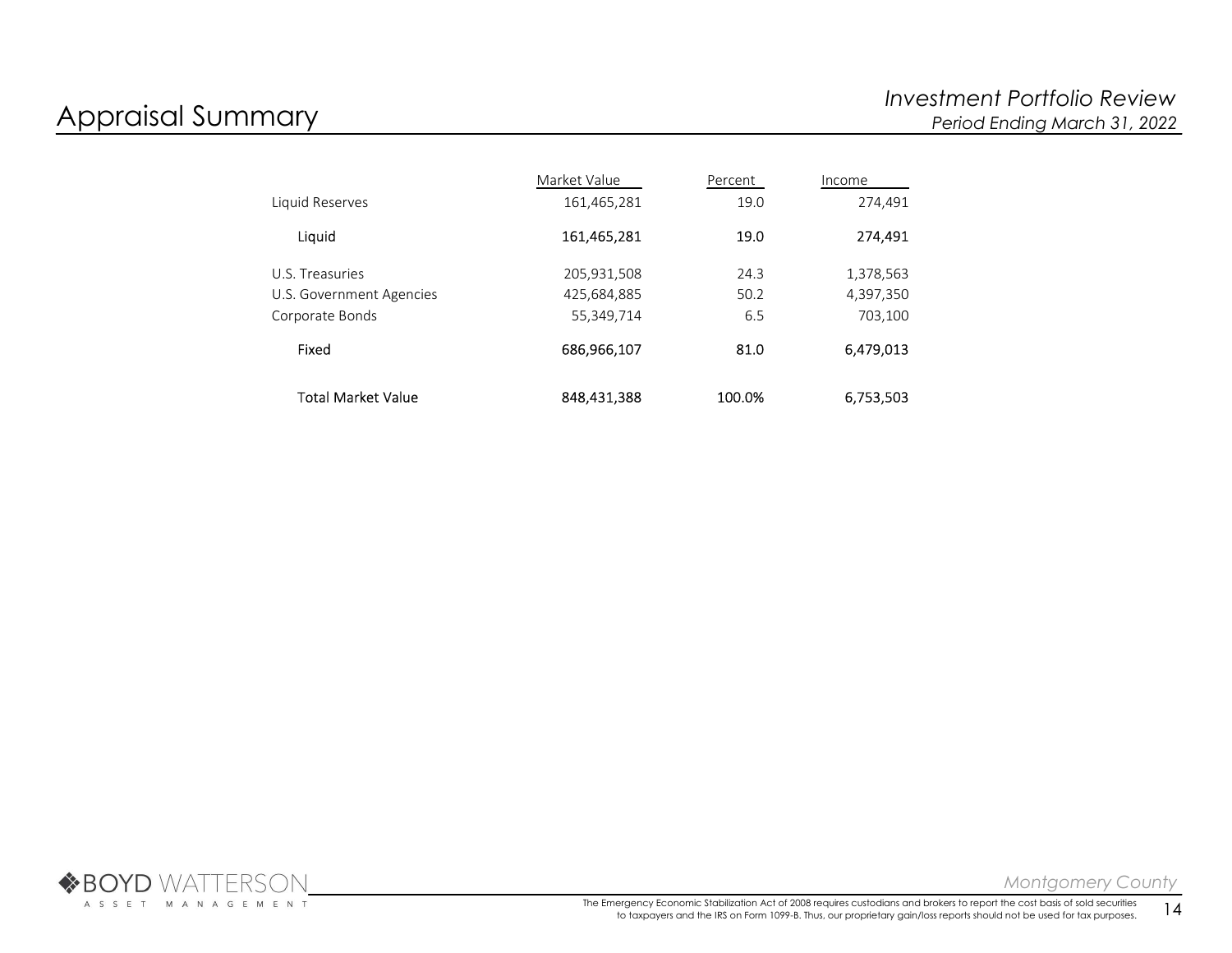## Portfolio Appraisal Investment Portfolio Review<br>Portfolio Appraisal Investment Portfolio Review Period Ending March 31, 2022

| Par / Shares | Description              | Rate  | Maturity   | Cost        | Price   | Market Value |
|--------------|--------------------------|-------|------------|-------------|---------|--------------|
| 310,542      | Federated Govt Oblg Fund | 0.170 |            | 310,542     | 100.000 | 310,542      |
| 480,370      | Money Market             | 0.170 |            | 480,370     | 100.000 | 480,370      |
| 296,492      | PNC Bank Mny Mkt Sav     | 0.170 |            | 296,492     | 100.000 | 296,492      |
| 160,377,877  | STAR Ohio                | 0.170 |            | 160,377,877 | 100.000 | 160,377,877  |
| 161,465,281  | <b>Liquid Reserves</b>   |       |            | 161,465,281 |         | 161,465,281  |
| 161,465,281  | Liquid                   |       |            | 161,465,281 |         | 161,465,281  |
| 10,000,000   | U S Treasury Note        | 0.125 | 1/31/2023  | 9,994,531   | 98.816  | 9,881,640    |
| 10,250,000   | U S Treasury Note        | 1.375 | 6/30/2023  | 10,236,387  | 99.281  | 10,176,323   |
| 15,500,000   | U S Treasury Note        | 1.250 | 7/31/2023  | 15,476,992  | 98.965  | 15,339,544   |
| 8,500,000    | U S Treasury Note        | 0.250 | 3/15/2024  | 8,432,266   | 96.063  | 8,165,313    |
| 10,500,000   | U S Treasury Note        | 0.375 | 7/15/2024  | 10,495,078  | 95.445  | 10,021,757   |
| 11,000,000   | U S Treasury Note        | 0.750 | 11/15/2024 | 10,999,570  | 95.582  | 10,514,020   |
| 19,200,000   | U S Treasury Notes       | 0.125 | 11/30/2022 | 19,164,422  | 99.207  | 19,047,744   |
| 35,400,000   | U S Treasury Notes       | 0.500 | 3/15/2023  | 35,319,813  | 98.906  | 35,012,795   |
| 15,000,000   | U S Treasury Notes       | 0.250 | 6/15/2023  | 14,986,680  | 98.047  | 14,707,035   |
| 17,000,000   | U S Treasury Notes       | 0.250 | 11/15/2023 | 16,985,977  | 96.898  | 16,472,728   |
| 16,000,000   | U S Treasury Notes       | 0.375 | 4/15/2024  | 15,980,938  | 96.055  | 15,368,752   |
| 16,500,000   | U S Treasury Notes       | 0.250 | 5/15/2024  | 16,463,906  | 95.582  | 15,771,030   |
| 25,300,000   | U S Treasury Notes       | 2.000 | 5/31/2024  | 25,280,234  | 99.156  | 25,086,519   |
| 210,150,000  | U.S. Bonds/Notes         |       |            | 209,816,793 |         | 205,565,198  |
| 210,150,000  | <b>U.S. Treasuries</b>   |       |            | 209,816,793 |         | 205,565,198  |
| 10,000,000   | Fannie Mae               | 2.500 | 2/05/2024  | 9,999,900   | 100.437 | 10,043,680   |
| 10,000,000   | Fannie Mae               | 1.750 | 7/02/2024  | 9,914,000   | 98.624  | 9,862,360    |
| 10,000,000   | Fannie Mae               | 1.625 | 10/15/2024 | 9,981,000   | 97.982  | 9,798,240    |
| 15,000,000   | Fannie Mae (callable)    | 0.500 | 8/14/2025  | 14,973,000  | 93.206  | 13,980,900   |
| 10,000,000   | Federal Farm Credit Bank | 1.500 | 9/06/2022  | 9,998,800   | 100.209 | 10,020,900   |
| 15,000,000   | Federal Farm Credit Bank | 1.850 | 9/20/2022  | 14,961,300  | 100.445 | 15,066,750   |
| 9,300,000    | Federal Farm Credit Bank | 0.350 | 6/08/2023  | 9,264,801   | 98.170  | 9,129,782    |
| 10,000,000   | Federal Farm Credit Bank | 1.600 | 8/14/2023  | 9,980,300   | 99.468  | 9,946,760    |
| 15,000,000   | Federal Farm Credit Bank | 1.700 | 9/25/2023  | 14,994,150  | 99.519  | 14,927,820   |



Montgomery County

The Emergency Economic Stabilization Act of 2008 requires custodians and brokers to report the cost basis of sold securities ergency Economic Stabilization Act of 2008 requires custodians and brokers to report the cost basis of sold securities  $15$ <br>to taxpayers and the IRS on Form 1099-B. Thus, our proprietary gain/loss reports should not be us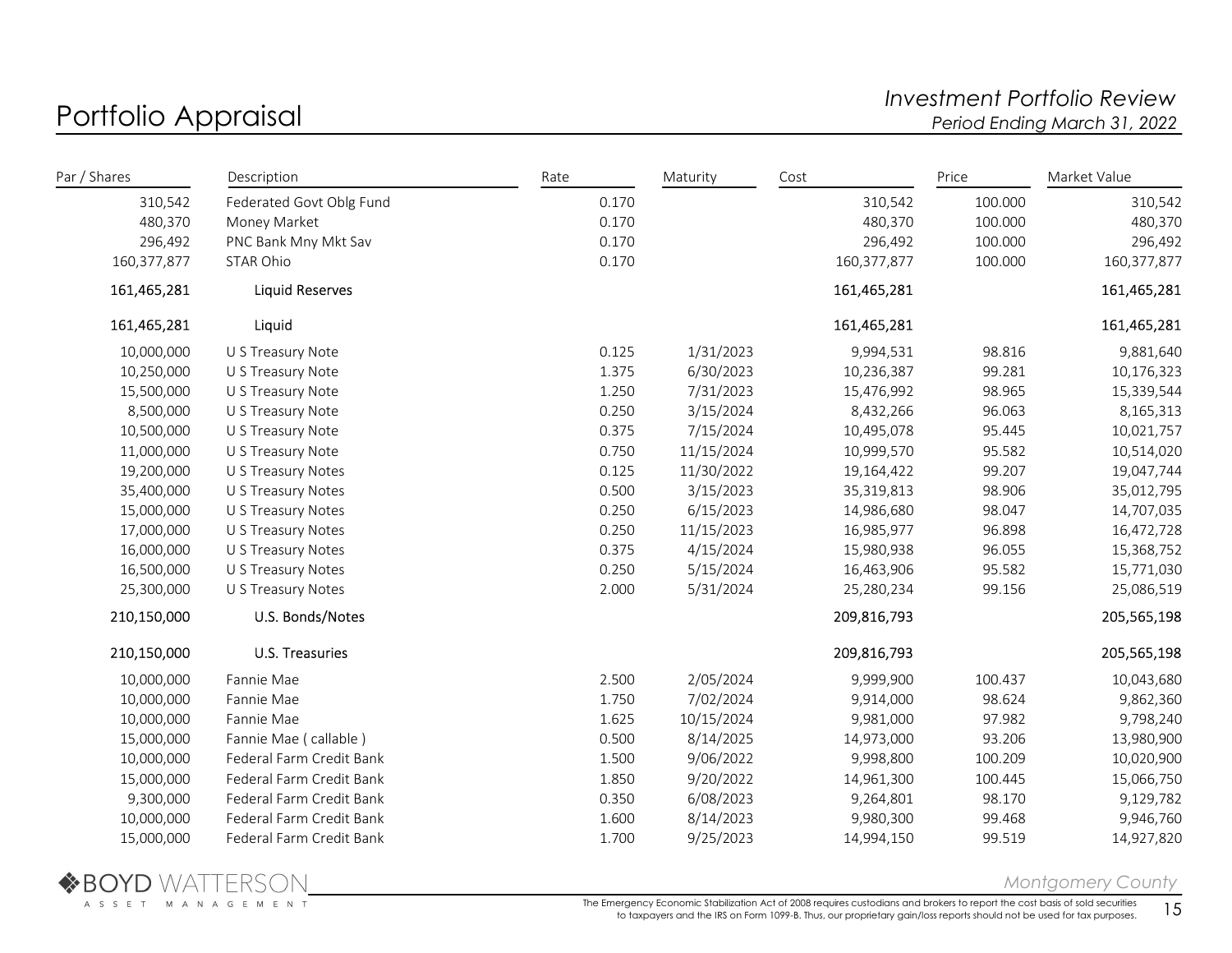## Portfolio Appraisal and the controlio and the controlio Review and the Portfolio Review and the Portfolio Review<br>Period Ending March 31, 2022 Period Ending March 31, 2022

| Par / Shares | Description                          | Rate  | Maturity   | Cost        | Price  | Market Value |
|--------------|--------------------------------------|-------|------------|-------------|--------|--------------|
| 10,000,000   | Federal Farm Credit Bank             | 1.625 | 10/23/2023 | 9,994,200   | 99.342 | 9,934,230    |
| 10,000,000   | Federal Farm Credit Bank             | 1.600 | 11/01/2023 | 9,990,300   | 99.274 | 9,927,370    |
| 10,000,000   | Federal Farm Credit Bank             | 1.450 | 9/05/2024  | 9,991,500   | 97.914 | 9,791,440    |
| 19,000,000   | Federal Farm Credit Bank             | 1.600 | 9/17/2024  | 18,833,370  | 98.221 | 18,662,009   |
| 10,000,000   | Federal Farm Credit Bank             | 1.500 | 10/16/2024 | 9,967,900   | 97.851 | 9,785,110    |
| 5,000,000    | Federal Farm Credit Bank (callable)  | 0.400 | 10/15/2024 | 4,994,500   | 95.010 | 4,750,510    |
| 10,000,000   | Federal Farm Credit Bank (callable)  | 0.670 | 8/04/2025  | 10,000,000  | 93.834 | 9,383,420    |
| 10,000,000   | Federal Farm Credit Bank (callable)  | 0.680 | 8/04/2025  | 10,000,000  | 93.641 | 9,364,120    |
| 7,000,000    | Federal Farm Credit Bank (callable)  | 0.540 | 11/03/2025 | 6,989,500   | 93.115 | 6,518,043    |
| 15,000,000   | Federal Farm Credit Bank (callable)  | 0.560 | 12/01/2025 | 15,000,000  | 92.979 | 13,946,895   |
| 15,000,000   | Federal Farm Credit Bank (callable)  | 0.500 | 12/23/2025 | 15,000,000  | 92.495 | 13,874,265   |
| 10,000,000   | Federal Farrm Credit Bank (callable) | 0.600 | 12/09/2025 | 10,000,000  | 93.110 | 9,310,990    |
| 20,000,000   | Federal Home Loan Bank               | 1.500 | 8/15/2024  | 19,984,600  | 97.876 | 19,575,300   |
| 12,000,000   | Federal Home Loan Bank (callable)    | 0.520 | 9/30/2024  | 12,000,000  | 95.433 | 11,451,960   |
| 12,000,000   | Federal Home Loan Bank (callable)    | 0.625 | 12/30/2024 | 12,000,000  | 95.566 | 11,467,920   |
| 15,000,000   | Federal Home Loan Bank (callable)    | 0.680 | 6/30/2025  | 15,000,000  | 94.069 | 14,110,335   |
| 15,000,000   | Federal Home Loan Bank (callable)    | 0.600 | 12/15/2025 | 15,000,000  | 92.870 | 13,930,545   |
| 15,000,000   | Federal Home Loan Bank (callable)    | 0.520 | 1/28/2026  | 15,000,000  | 93.241 | 13,986,210   |
| 6,000,000    | Federal Home Loan Bank (callable)    | 0.600 | 2/18/2026  | 6,000,000   | 93.179 | 5,590,752    |
| 20,000,000   | Federal Home Loan Bank (callable)    | 0.875 | 3/17/2026  | 20,000,000  | 94.196 | 18,839,180   |
| 10,000,000   | FFCB (callable)                      | 0.610 | 5/23/2025  | 9,990,000   | 93.883 | 9,388,290    |
| 10,500,000   | FFCB (callable)                      | 0.650 | 6/09/2025  | 10,492,125  | 94.005 | 9,870,515    |
| 10,000,000   | FFCB (callable)                      | 0.740 | 6/30/2025  | 10,000,000  | 94.141 | 9,414,080    |
| 10,000,000   | FHLB (callable)                      | 0.500 | 7/29/2024  | 10,000,000  | 96.122 | 9,612,210    |
| 7,200,000    | FHLB (callable)                      | 1.000 | 4/29/2026  | 7,200,000   | 94.476 | 6,802,258    |
| 11,000,000   | FHLB (callable)                      | 0.475 | 8/23/2024  | 11,000,000  | 95.821 | 10,540,343   |
| 8,000,000    | FHLB (callable)                      | 0.550 | 12/17/2024 | 7,997,200   | 95.475 | 7,638,008    |
| 7,500,000    | FHLB (callable)                      | 0.570 | 3/27/2025  | 7,500,000   | 94.405 | 7,080,345    |
| 8,500,000    | FHLB (callable)                      | 0.810 | 3/27/2026  | 8,500,000   | 93.870 | 7,978,976    |
| 10,000,000   | Freddie Mac (callable)               | 0.750 | 4/30/2025  | 10,000,000  | 95.499 | 9,549,870    |
| 443,000,000  | U.S. Agencies                        |       |            | 442,492,446 |        | 424,852,690  |



Montgomery County

The Emergency Economic Stabilization Act of 2008 requires custodians and brokers to report the cost basis of sold securities to taxpayers and the IRS on Form 1099-B. Thus, our proprietary gain/loss reports should not be used for tax purposes.  $16$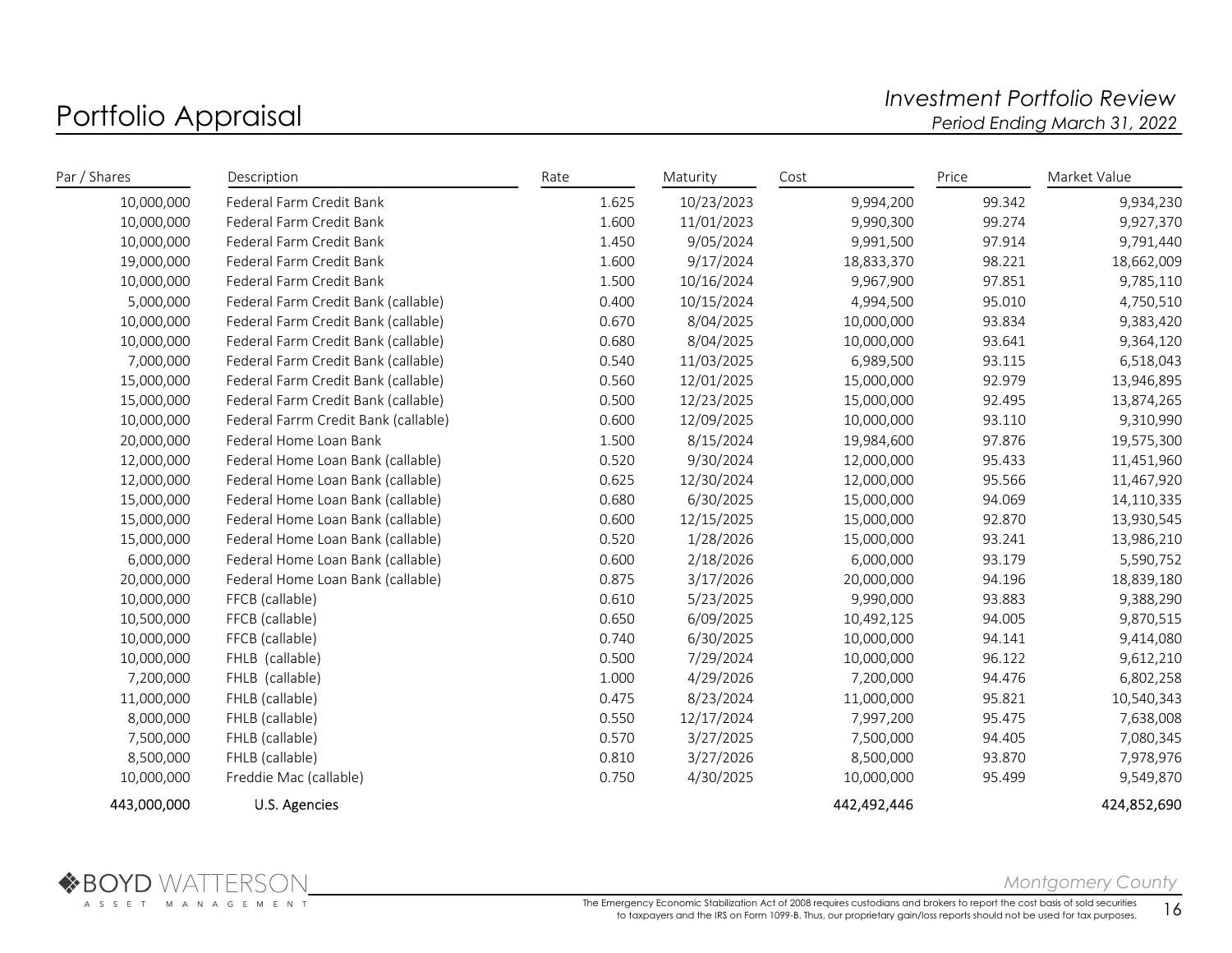## Portfolio Appraisal and the controlio and the controlio Review and the Portfolio Review and the Portfolio Review<br>Period Ending March 31, 2022 Period Ending March 31, 2022

| Par / Shares | Description              | Rate  | Maturity  | Cost        | Price   | Market Value |
|--------------|--------------------------|-------|-----------|-------------|---------|--------------|
| 443,000,000  | U.S. Agencies & Related  |       |           | 442,492,446 |         | 424,852,690  |
| 5,000,000    | Bank of New York Mellon  | 1.950 | 8/23/2022 | 4,998,400   | 100.236 | 5,011,820    |
| 4,000,000    | KeyBank NA               | 1.250 | 3/10/2023 | 3,998,120   | 99.186  | 3,967,432    |
| 9,000,000    | Financial                |       |           | 8,996,520   |         | 8,979,252    |
| 10,000,000   | American Honda Finance   | 1.950 | 5/20/2022 | 9,998,640   | 100.062 | 10,006,230   |
| 5,000,000    | Caterpillar Financial SE | 0.450 | 9/14/2023 | 4,996,600   | 97.476  | 4,873,805    |
| 5,000,000    | Caterpillar Finl Svcs    | 0.450 | 5/17/2024 | 4,994,800   | 95.653  | 4,782,660    |
| 5,000,000    | Disney (Walt) Co         | 1.650 | 9/01/2022 | 4,989,150   | 100.082 | 5,004,085    |
| 5,000,000    | Exxon Mobil Corp         | 1.902 | 8/16/2022 | 5,007,860   | 100.245 | 5,012,260    |
| 5,000,000    | Intuit Inc               | 0.650 | 7/15/2023 | 4,998,800   | 97.828  | 4,891,400    |
| 3,000,000    | Paccar Financial Corp    | 2.000 | 9/26/2022 | 3,001,800   | 100.352 | 3,010,557    |
| 2,000,000    | Paccar Financial Corp    | 0.350 | 8/11/2023 | 1,997,442   | 97.412  | 1,948,244    |
| 7,000,000    | Unitedhealth Group Inc.  | 0.550 | 5/15/2024 | 6,991,870   | 95.795  | 6,705,643    |
| 47,000,000   | Industrial               |       |           | 46,976,962  |         | 46,234,884   |
| 56,000,000   | Corporate Bonds          |       |           | 55,973,482  |         | 55,214,136   |
| 709,150,000  | Fixed                    |       |           | 708,282,721 |         | 685,632,024  |
| 870,615,281  | <b>Total Portfolio</b>   |       |           | 869,748,002 |         | 847,097,305  |